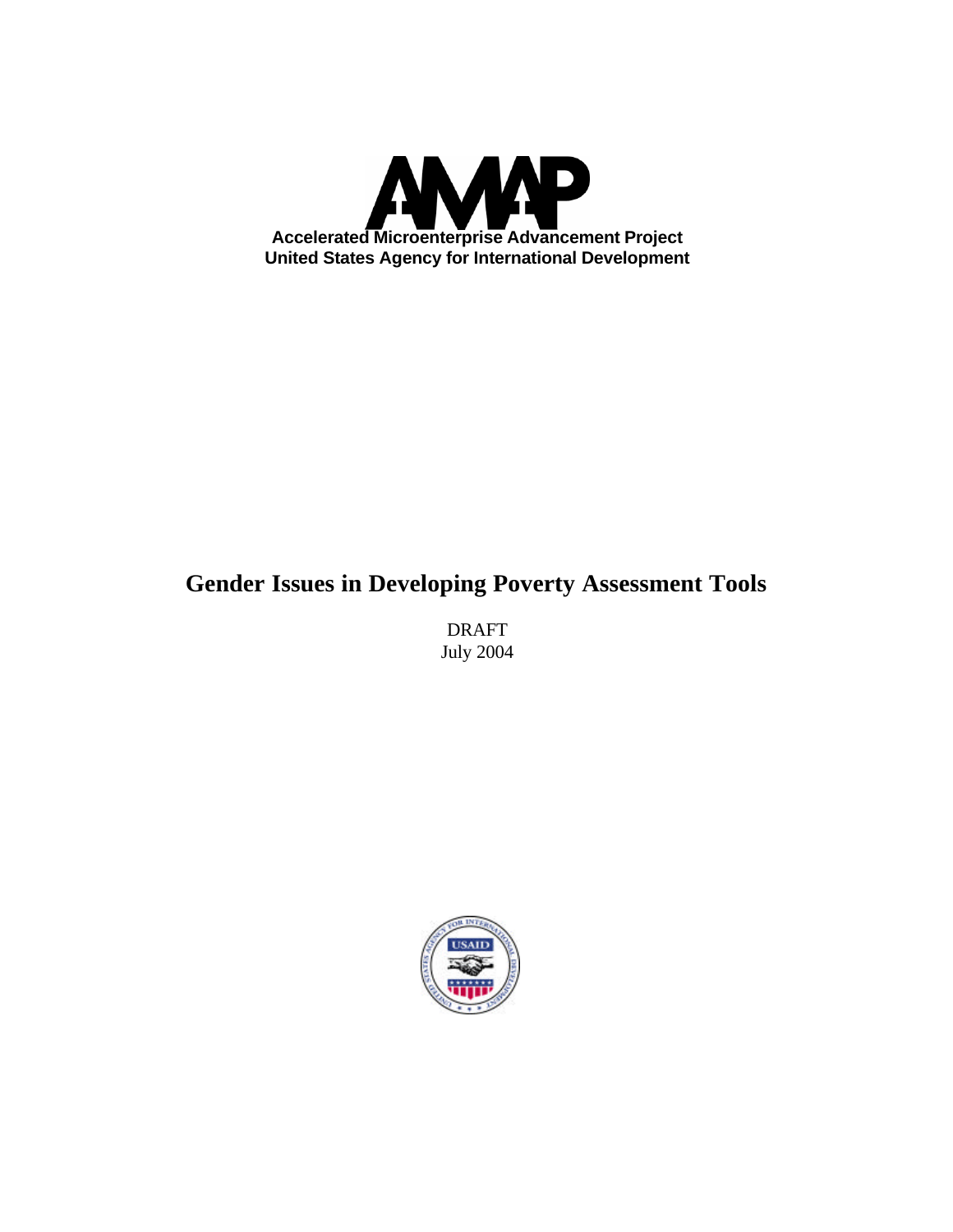# **Gender Issues in Developing Poverty Assessment Tools**

by

Linda Mayoux

# **DRAFT**

# **July 2004**

The Developing Poverty Assessment Tools project is managed by the IRIS Center at the University of Maryland.

This draft publication was made possible through support provided by the Microenterprise Development division in the USAID Bureau of Economic Growth, Agriculture, and Trade's Office of Poverty Reduction, under the terms of Contract No. GEG-I-02-02-00029-00, Task Order No. 2: The AMAP Enabling Environment, "Developing Poverty Assessment Tools" project. The opinions expressed herein are those of the author and do not necessarily reflect the views of the U.S. Agency for International Development or the IRIS Center.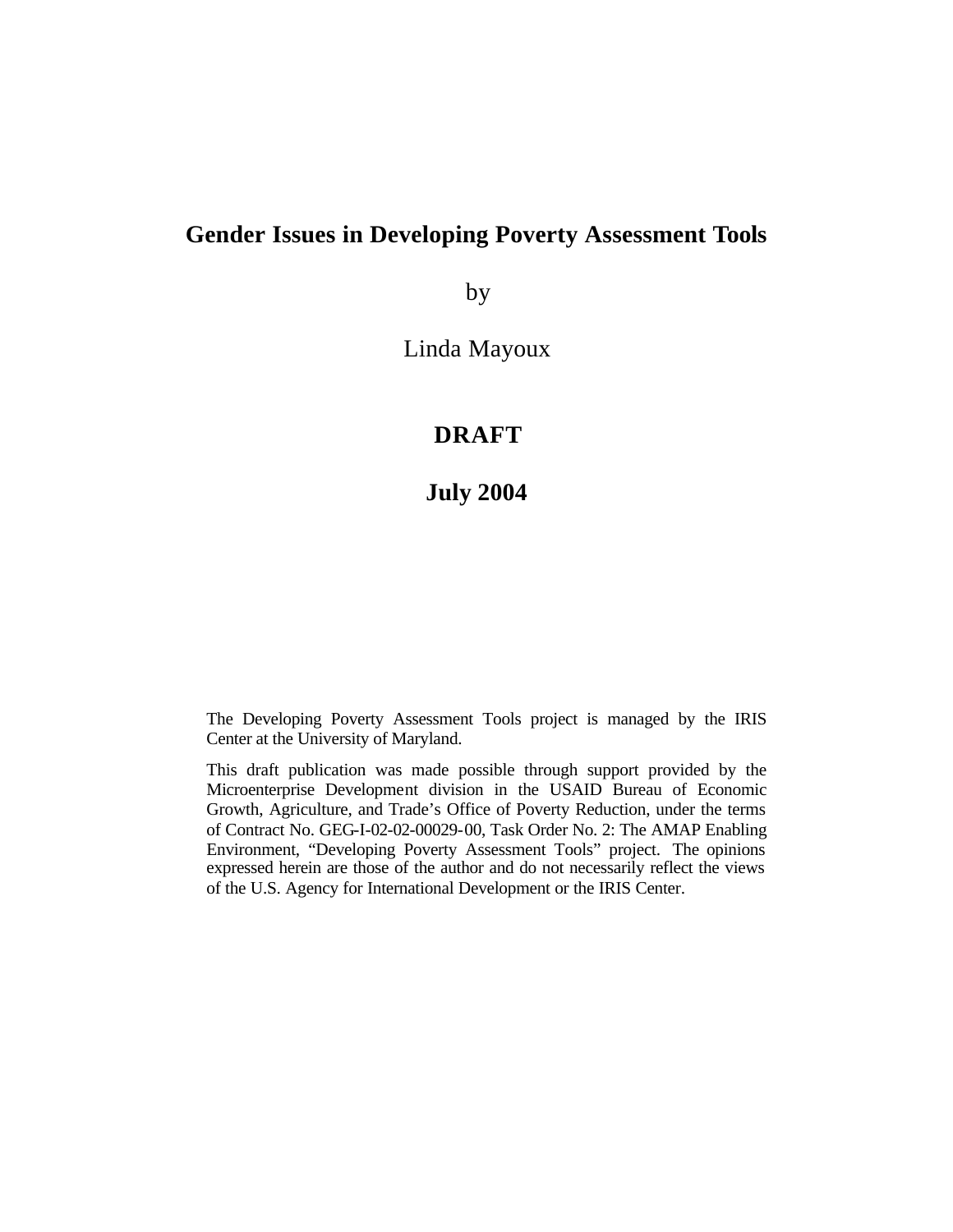#### **Introduction: Why is gender important in the poverty assessment tools?**

In 2003, the United States Congress amended the Microenterprise for Self-Reliance Act, which concerns the microenterprise related activities of the US Agency for International Development (USAID). According to this legislation, half of all USAID microenterprise funds must reach the "very poor." The legislation refers to "microenterprises and their households" as the recipients of this funding and defines very poor as those living below the international poverty line of \$1/day (adjusted for purchasing power parity) or those living in the bottom half of the population below the national poverty line.

In accordance with the legislation, USAID is developing, field testing, and certifying poverty assessment tools for use by microenterprise practitioners to report on this information. To develop and field test tools, USAID has been working with the IRIS Center at the University of Maryland, who will conduct household surveys in four different countries (Bangladesh, Peru, Uganda, and Kazakhstan) to determine the accuracy of various indicators in assessing poverty levels. Following these field tests, practitioners will field test tools in a variety of settings and assess the practical implications of their implementation. This process has been designed to assess tools from the standpoints of accuracy and ease of use for practitioners.

Gender difference and inequality are a critical consideration in the development of these poverty assessment tools. The problems involved in extrapolating from household-level poverty status to individual poverty status have been documented already<sup>1</sup>. This has significant implications for the degree to which the practical outcomes of USAID's poverty assessment process are likely to support the spirit of the legislation. Although the gender issues discussed below affect both women and men, failure to accurately assess women's poverty status relative to the household is particularly likely to undermine the valuable work of the many programmes targeting women. Many micro enterprise programmes are reaching women in households on or above the borderline of the poverty line. But the women receiving programme assistance may have been targeted as persons living under the poverty line due to their high levels of vulnerability within the household and much lower access to or control over household income.

The tools being developed by USAID will assess poverty at the household level. Problematic implications owing to gender differences and inequalities remain, however, and in some ways are magnified by the potential for data collection and analysis error. Although in many ways a subset of broader reliability and credibilitychallenges faced in designing these tools, those relating to gender can be assessed in four main categories:

• *Gender inequalities* within households which lead to gender differences in access to information about different household members.

 $\overline{a}$ 

<sup>&</sup>lt;sup>1</sup> There is a large theoretical and research literature looking at the complexities of intra-household negotiations and the implications for both women and poverty assessment. This includes the seminal paper on 'cooperative conflicts' by Sen 1990 and taken further by eg Kabeer 1994, 1997, 1997 ed and Dwyer and Bruce eds 1998. See also papers in Beneria and Bisnath, eds 2001, particularly sections on Women's Access to Resources, Gender and Poverty (Vol 1) and Families and Households (Vol 2).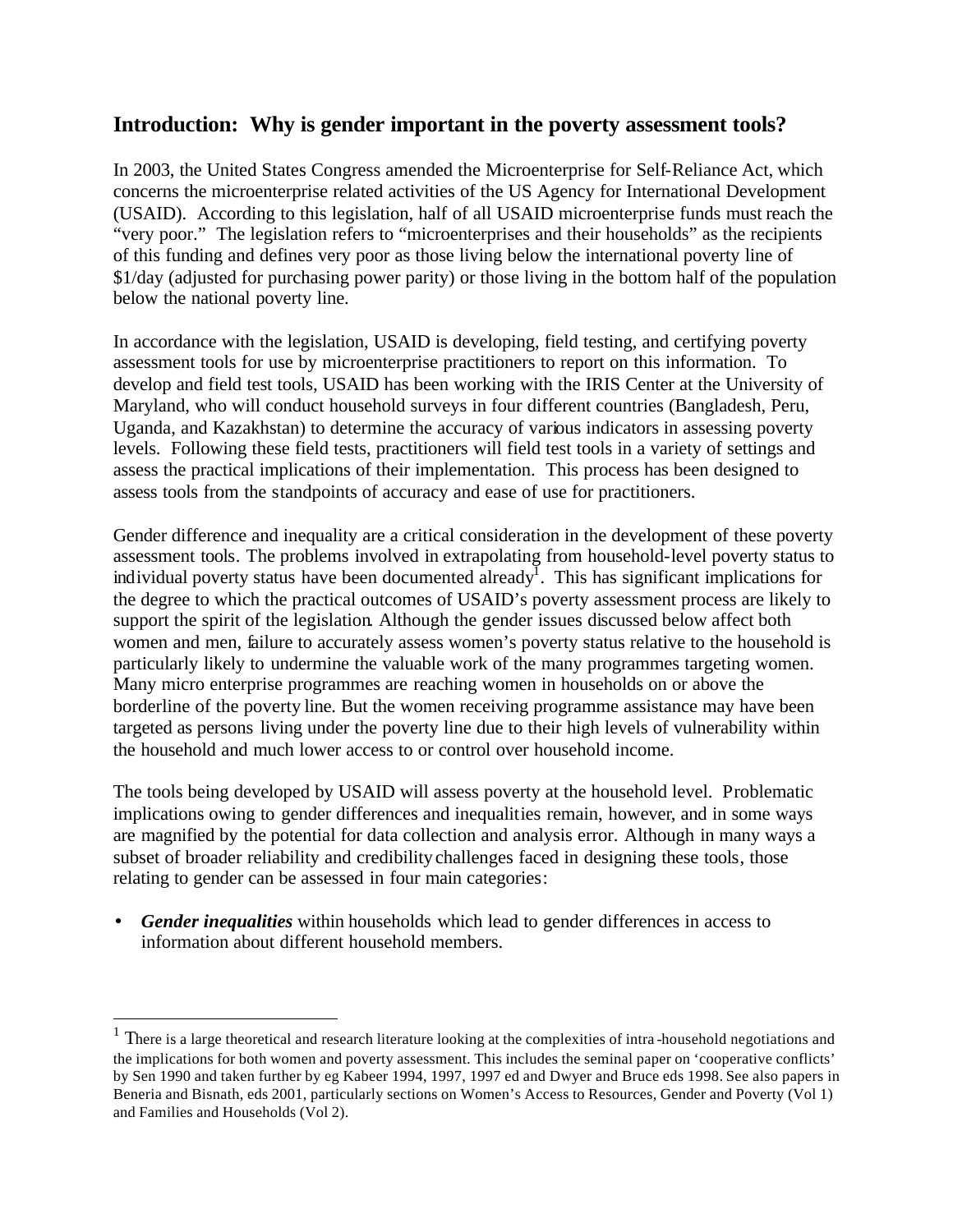• *Gender differences* in patterns of income-earning, asset ownership, consumption and expenditure which are often arbitrarily ignored in indicator selection.

Failure to take adequate account of the complexity of intra-household relations, gender differences in work, assets and expenditure patterns is likely to lead to significant *data collection errors,* even at the household level, because of unreliable information being given by different household members

These inaccuracies are likely to be compounded by

- *Gender dimensions of the interview situation,* which may lead to both women and men respondents giving different responses depending on the sex of the interviewer.
- *Analysis errors* on the part of both interviewers and statistical analysts. Gender preconceptions and prejudice on the part of the interviewer may compound all the above. Gender preconceptions and prejudice on the part of statistical analysts will also lead to inaccuracies in analysis because of incorrect weighting of responses to different questions and lack of attention to gender difference and inequalities in explaining correlations (or lack of correlation) between the different dimensions poverty.

#### **Challenge 1: Intra-Household Relations and Gender Inequality**

#### *Potential data collection errors at the household level*

 $\overline{a}$ 

Current methods of poverty measurement such as the World Bank's Living Standards Measurement Survey as well as existing methods of poverty assessment in use by practitioners measure poverty at the household level. <sup>2</sup> They make assumptions about the *levels of knowledge* which different household members have about the incomes, expenditure, consumption and assets of other household members. In one scenario the assumption is that the 'household head' – assumed to be the man – knows about all the affairs of all other household members. In a somewhat different scenario a woman micro-entrepreneur is asked questions about the household income and the affairs of her spouse or partner. These two different scenarios are then aggregated into the overall poverty assessment as if there is no bias in either response.

However, a very large body of academic and rigorous research has shown these assumptions to be false.<sup>3</sup> Even where gender relations within households are equitable, in many cultures separate income streams and responsibilities are the norm, whereby women and men have their own separate resources and spheres of control. Where they are inequitable both women and men conceal significant amounts of income, resources and expenditure from spouses and other

 $2^2$  For an overview of these methods, see Manfred Zeller (2004) "Review of Poverty Assessment Tools" available at http://www.povertytools.org/documents/Review%20of%20Poverty%20Assessment%20Tools.pdf

<sup>&</sup>lt;sup>3</sup> Honesty about these inaccuracies is rare in the poverty literature, much of which glosses over uncertainties and inaccuracies in the 'data cleaning' process. The complexities of intra-household negotiation and resulting significant inaccuracies in initial information given to researchers is discussed in passing in many of the references in Note 1 and in detail for Bangladesh in Todd 1996; for Zimbabwe in Lacoste 2002; for Nicaragua in Cloke 2001.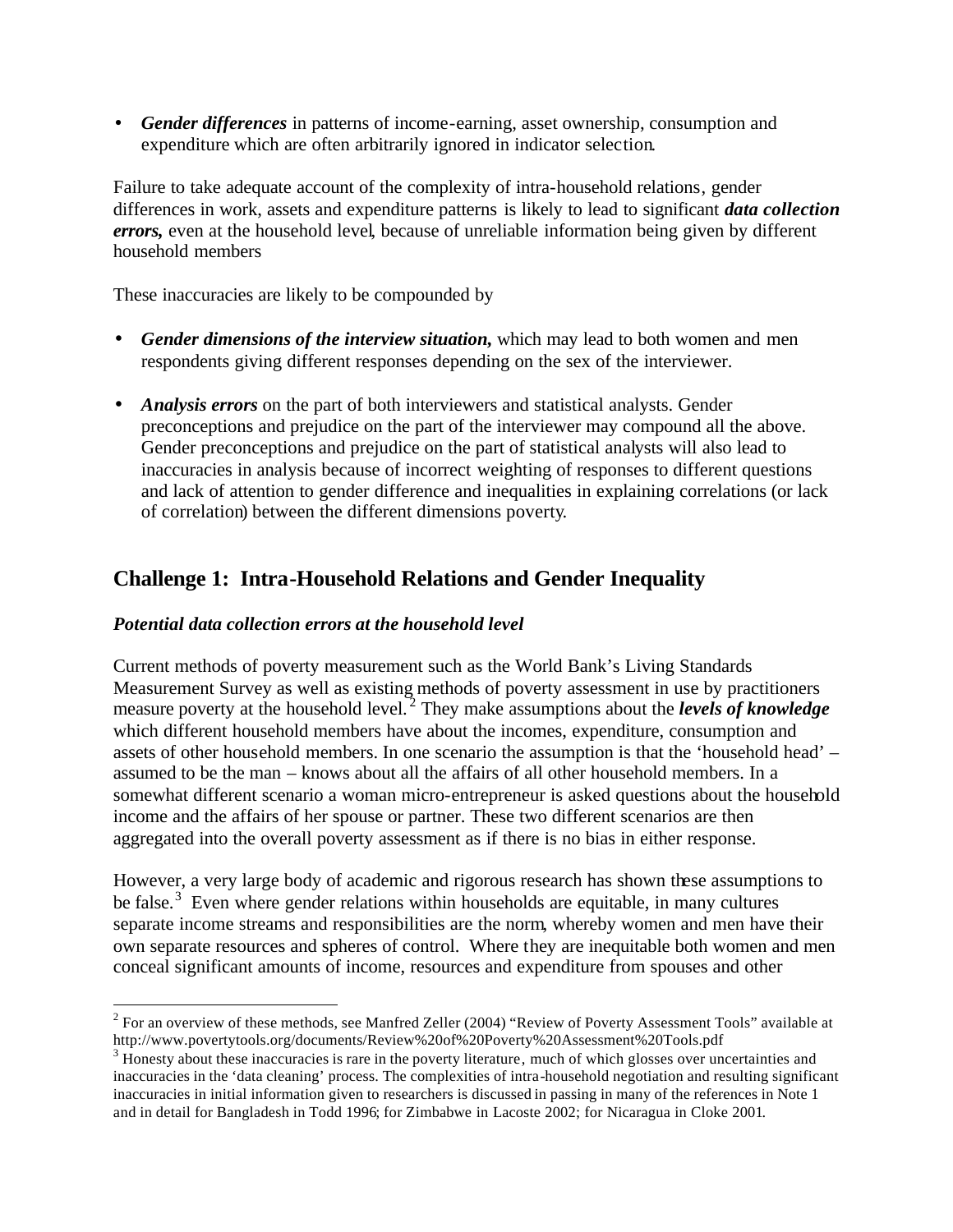household members. Some of the most common indicators of poverty such as savings and assets are often secret and confidential. Women in particular may be unwilling to discuss these issues from fear not only of theft or jealousy from neighbours (including witchcraft), but also appropriation by husbands or in-laws. In-depth anthropological research in Zimbabwe, for example, has revealed very different women's savings patterns from those found by surveys with the same population (Lacoste 2002). At the Small Enterprise Foundation in South Africa, obtaining information on second-hand values of assets proved extremely sensitive for the same reasons (Simanowitz, personal communication).

The errors to which intra-household inequalities lead when assessing levels of female individual poverty are well-known<sup>4</sup>. What has been less acknowledged is that even when collecting household-level data, failure to take account of gender inequalities and the complexities of intrahousehold negotiations over resources, income and expenditure is likely to lead to inaccurate data for large numbers of households in those many contexts and cases where:

- Households do not conform to the one man/one woman norm, e.g. joint households, polygamous households where wives live under one roof, etc. (much of Africa, South Asia and Islamic countries). Here not only are there differences between women and men, but also between women in the same household.
- There are high levels of (generally but not always) male weekly/monthly, seasonal and/or semi-permanent labour out-migration and where remittances are unpredictable and sporadic (many rural areas in all continents including Eastern Europe).
- Where legally or community-recognised marital unions are unstable and/or where legal systems make it difficult to enforce even recognised property rights (much of Africa and lowincome Muslim households in Asia and maybe Eastern Europe)
- Where consensual cohabitations rather than legal/community recognised unions are the norm and men commonly have transient relations with more than one woman (many urban contexts in all continents).

Household instability is a greater problem in low income households and contexts undergoing rapid economic change, i.e. those where many micro-enterprise programmes work.

wds.worldbank.org/servlet/WDSContentServer/WDSP/IB/1991/10/01/000009265\_3961002000638/Rendered/PDF/ multi0page.pdf IFPRI has also done a lot of research on this which can be accessed at: http://www.ifpri.org/themes/mp17/pubs.htm. An interesting and more recent paper by Aminur Rahman which discusses ways of measuring intra-household food disparity (but using rather complex economic formulae) can be found at: http://www.wider.unu.edu/conference/conference-2003-2/conference%202003-2-papers/papers-

pdf/Rahman%20Aminur%20160403.pdf

<sup>4&</sup>lt;br><sup>4</sup> See a World Bank study by Haddad and Kanbur in 1990 cited in the World Bank 2000 World Development Report found that measuring at the household level underestimated poverty by over 25-30% which is a huge degree of inaccuracy. These papers can be found at: http://www.worldbank.org/poverty/inequal/abstracts/hhd\_gen.htm A 1991 follow-up paper by Ravi Kanbur which discusses the issue of intra-household targeting in terms of economic theory can be found at: http://www-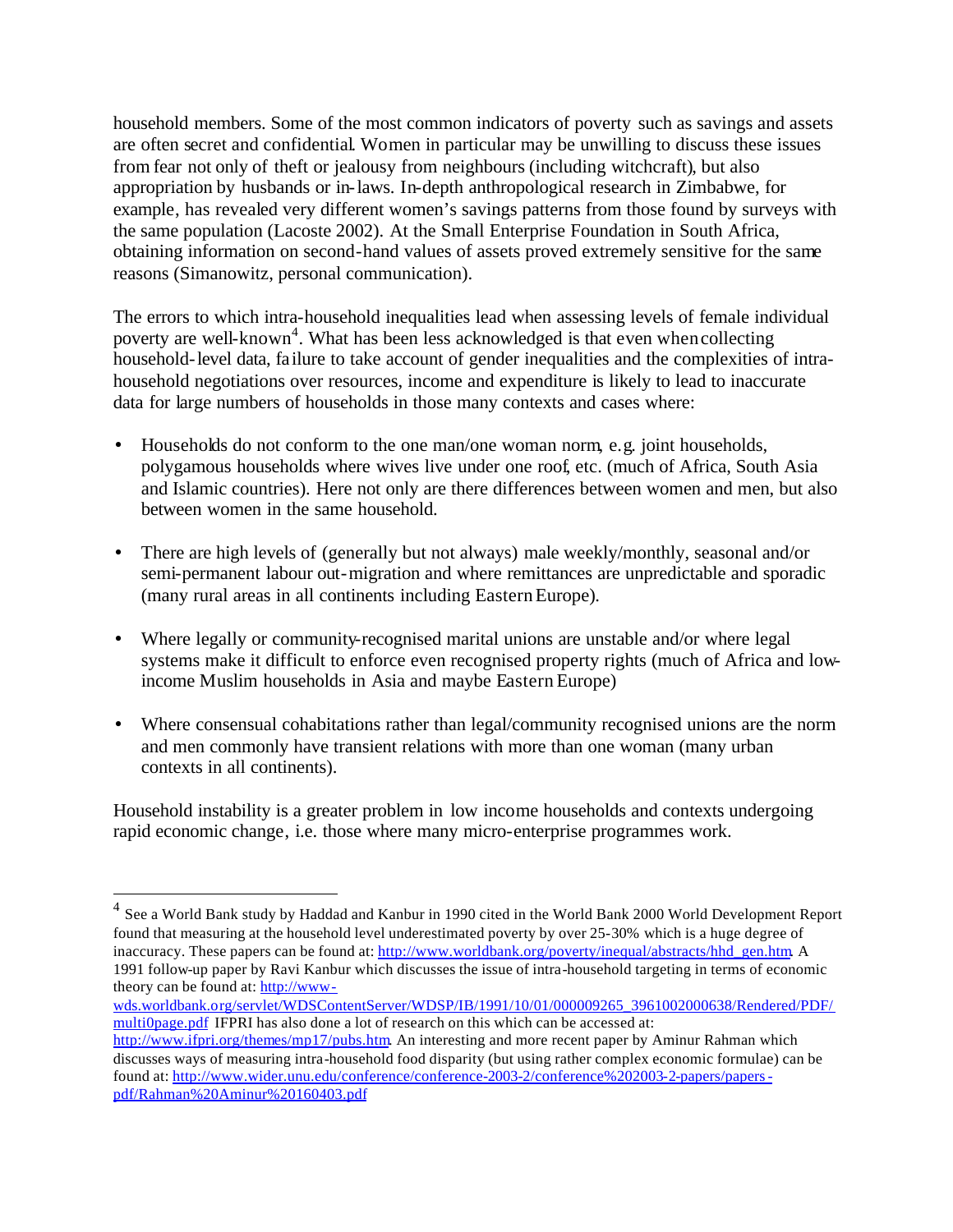A particularly tricky and contentious area is the high level of male expenditure on personal luxuries, alcohol and multiple households in many cultures. While it can be a sign of male wealth, it is also a cause of female and child poverty. It is rarely included with sufficient emphasis in survey questionnaires because of mutual embarrassment and rarely fully reported. It is unclear whether it should be a consideration in counting households as non-poor or poor.

## *WHY IT MATTERS: POTENTIAL FOR MISCLASSIFICATION*

Household 1 judged poor because women and children are hungry, but male respondent and MED beneficiary fails to disclose large amounts of male expenditure on alcohol and a mistress in town. (Actually not poor by household classification but woman poor if assessed on individual level and in a very vulnerable position in a very unstable relationship where she is dependent on credit to finance a small income-generation project).

Household 2 judged poor because women and children are hungry, but female respondent does not know how much the man is spending on alcohol and a mistress in town because he never discloses his income to her. (Again not poor by household classification but woman poor if assessed on individual level and in a very vulnerable position in a very unstable relationship where she is dependent on credit to finance a small income-generation project).

Household 3 judged not poor because, although women and children are hungry, the female respondent and MED beneficiary discloses the large amounts of male expenditure on alcohol and a mistress in town which she has secretly found out. This is entered in the expenditure assessment. (Alternative possible scenario extrapolating from same Household 2)

Household 4 judged not poor because, although household income levels are less than or the same as 1 and 2 the children are not hungry and go to school (and so marked under consumption and expenditure) because the man does not spend his income on alcohol and other women.

## *(Based on case studies of microfinance clients interviewed by the author in Zimbabwe.)*

Household-level information based on reporting of one household member only is likely to lead to very significant errors in data collection.<sup>5</sup> Gender relations will therefore have to be taken into account during the investigation process itself, even in collecting data at the household level, to assess the accuracy and reliability of information given.

## *Potential data analysis errors*

These inaccuracies in data collection will also have significant implications for *reliability of statistical correlations and identification of indicators and variables* based on existing data. Intra-household relations are likely to be important in explaining the observed low levels of correlation between such variables as food security and household expenditure – given that food security is in many cultures the responsibility of women and cash income-earning that of men, which means that high male incomes do not necessarily lead to food security. Correlations may

 $\overline{a}$ 

<sup>&</sup>lt;sup>5</sup> See Note 2 above.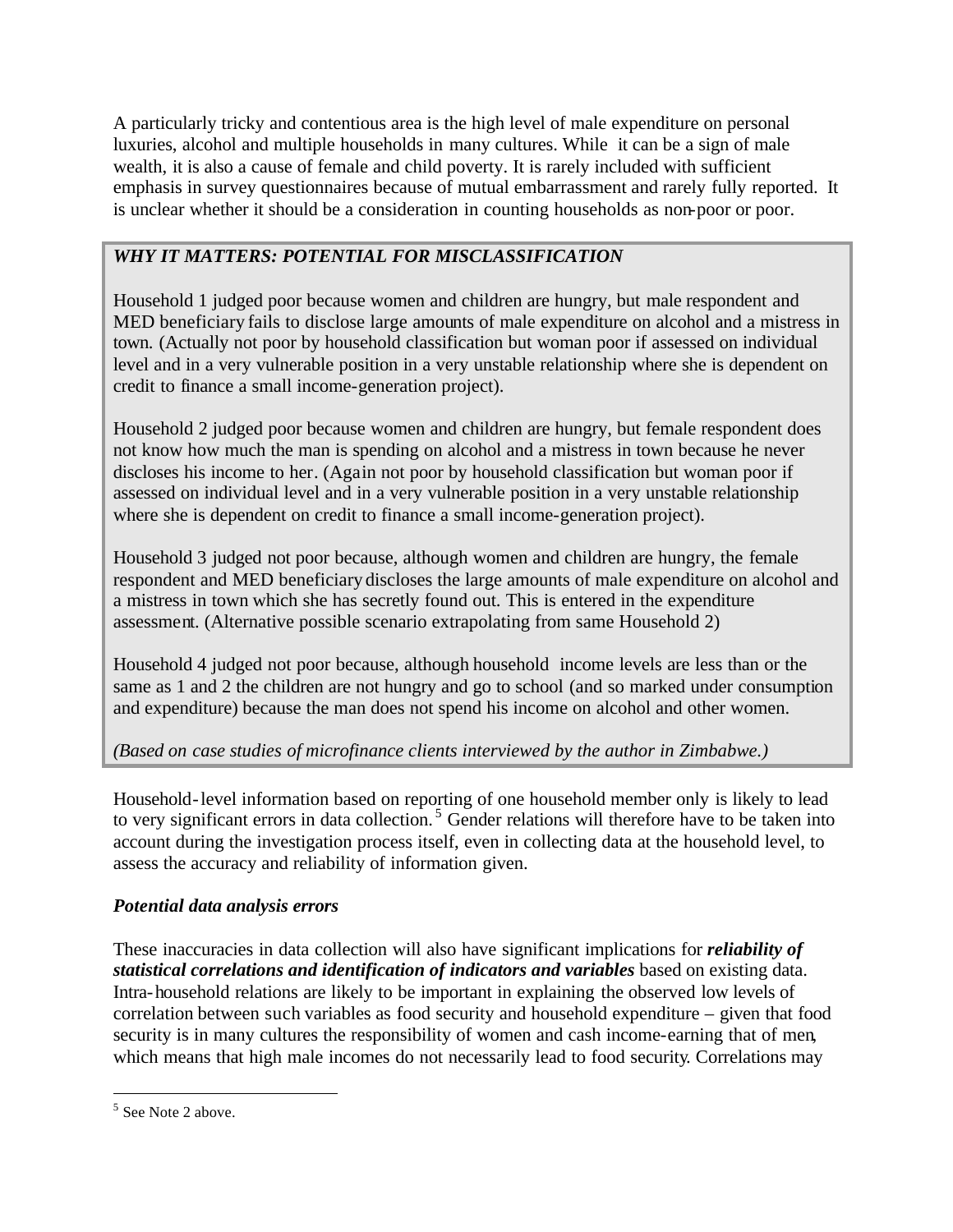exist for the same variables using slightly different or more refined gender-sensitive indicators and/or taking into account intra-household decision-making structures.

For example, low correlation between cash expenditures and food consumption may be explained in some contexts by intra-household inequalities in control over cash incomes. If a lack of correlation with expenditure measures were to lead to discounting of food consumption data as a reliable indicator it would lead to the somewhat absurd situation where ????

## **Challenge 2: Quantification of Non-Market Production and Services**

#### *Potential data collection errors at the household level*

Existing poverty assessment tools assess poverty in relation to one or more of four economic measures of poverty:

- Incomes
- Assets
- Expenditure
- Consumption

The assumption is that respondents can reliably quantify these, or that this can be done by the investigator and analyst through using 'shadow' estimates.

However, as the wealth of recent research on poverty has indicated, the cash economy represents only a part of the means by which poor people can decrease their vulnerability and increase their well-being. Its significance varies considerably between contexts and people. Increases in cash incomes over time may be more a reflection of vulnerability and dependence on markets rather than real increases in well-being. To some extent, even \$1 a day measures of poverty have tried to take this into account in relation to subsistence food production, though even here the degree of accuracy possible where there are high and unpredictable price fluctuations and peoples' market access depends on status and contacts.

Women's household services or diversified subsistence activities are, however, generally ignored, despite their equal importance in food provisioning, translating raw materials into consumables and household wellbeing. For example in villages in West Bengal studied by the author in the late 1970s (Mayoux 1982) women were involved in a great diversity of food provisioning and related activities essential to the survival of their households including (but not only) collecting snails and small fish from landlords' paddy fields in the 'hungry gap' in September, gathering leaves and wood for cooking, getting water and so on. The diversity, seasonality and invisibility of these activities mean they are not captured in most quantitative surveys. Since that study these activities have become impossible because of use of pesticides and decrease in common lands. This means households now have to buy many of these goods.

Women's roles may be different where livelihoods are more marketised, but this does not necessarily imply higher 'incomes' or wellbeing. It would be highly inconsistent, arbitrary and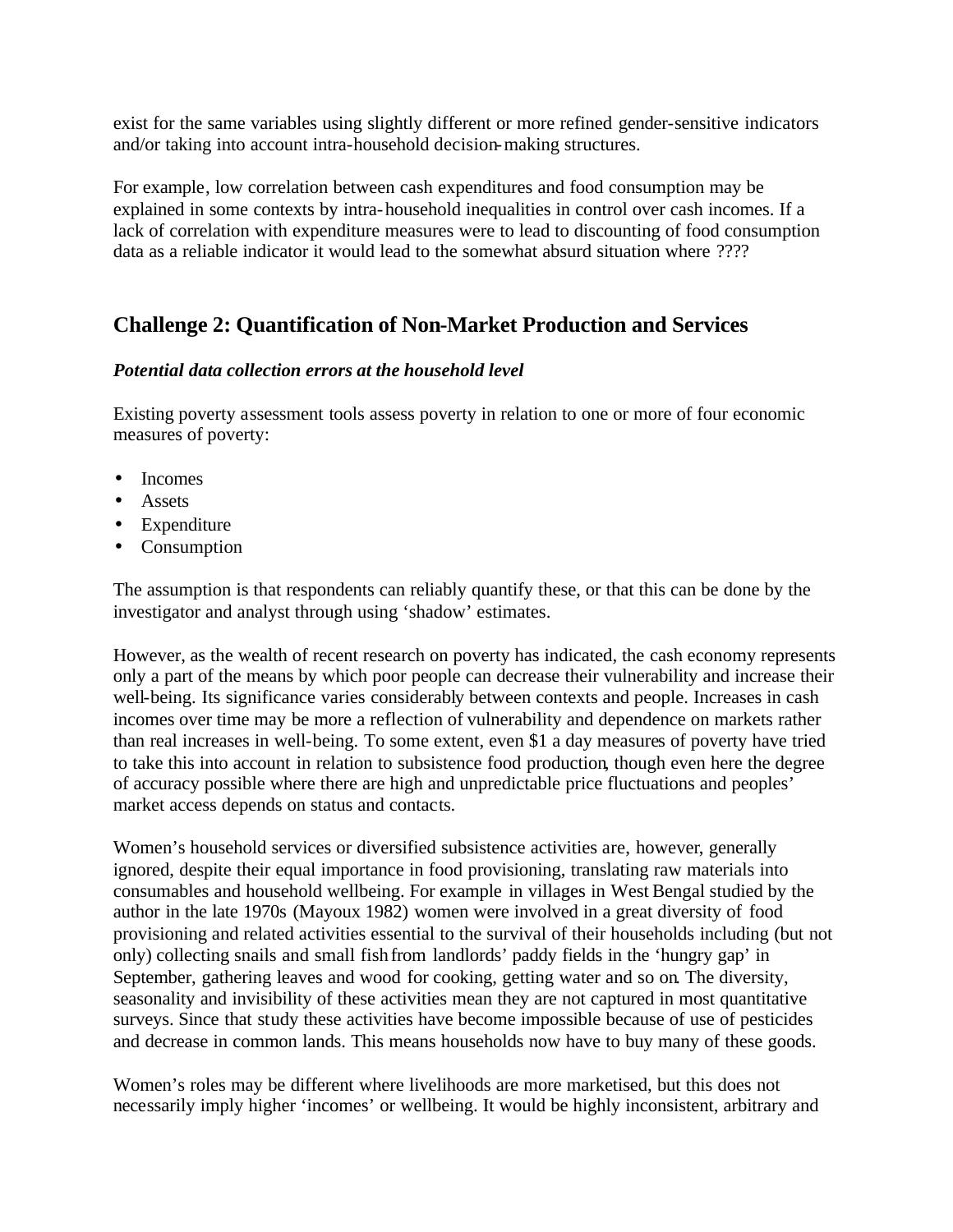inaccurate (not to say plain gender-biased) to take into account non-market incomes when dealing with 'male' goods and services and not those of women.

#### *WHY IT MATTERS: POTENTIAL FOR MISCLASSIFICATION*

Household 1 judged not poor because, although actual food consumption is the same, the woman works outside the home and has little time so they also have high expenditure on processed food and fuel. (Actually the poorest if household income for HHs 2 and 3 were corrected to reflect income contribution of non-market work and services)

Household 2 judged poor because expenditure on food is low because the woman does not work outside the home and spends long hours processing or collecting most of their food and fuel for free. (Actually higher household income than Household 1 if woman's non-market contribution is included)

Household 3 judged poor because the narrow asset indicators chosen do not include women's jewelry (Actually better-off than 1 or 2).

*(Extrapolated from case studies of landless and marginal farmer households from the author's research in West Bengal.)*

At the same time, female-specific indicators, may prove to be significant and very useful *proxy indicators of poverty*. Examples already discussed are particular type or number of items of female clothing (e.g. sarongs, saris or church clothes) or household goods (e.g. dish-dryers in Malawi). Other possibilities might be whether or not women have to perform certain foraging activities in the lean season, or can afford to buy certain types of fuel at that time. All methods for translating frameworks of variables into contextualized measurable indicators will therefore benefit from being gender-sensitive both in design and implementation. These would however have to be locally contextualised rather than decided *a priori*.

#### *Potential data analysis implications*

Again these inaccuracies in data collection will also have significant implications for *reliability of statistical correlations and identification of indicators and variables* based on existing data. Women's *non-market activities* and *female-specific assets* will need to be taken into account as a possible *explanatory variable* in explaining patterns of statistical correlation and hence in assessing the reliability of particular indicators.

## **Challenge 3: Respondent Gender Bias**

A critical element in reliability of the investigation process in many contexts is likely to be gender differences between interviewer and interviewee. There are likely to be serious problems of reliability where men are interviewing women in gender-segregated societies. Even elsewhere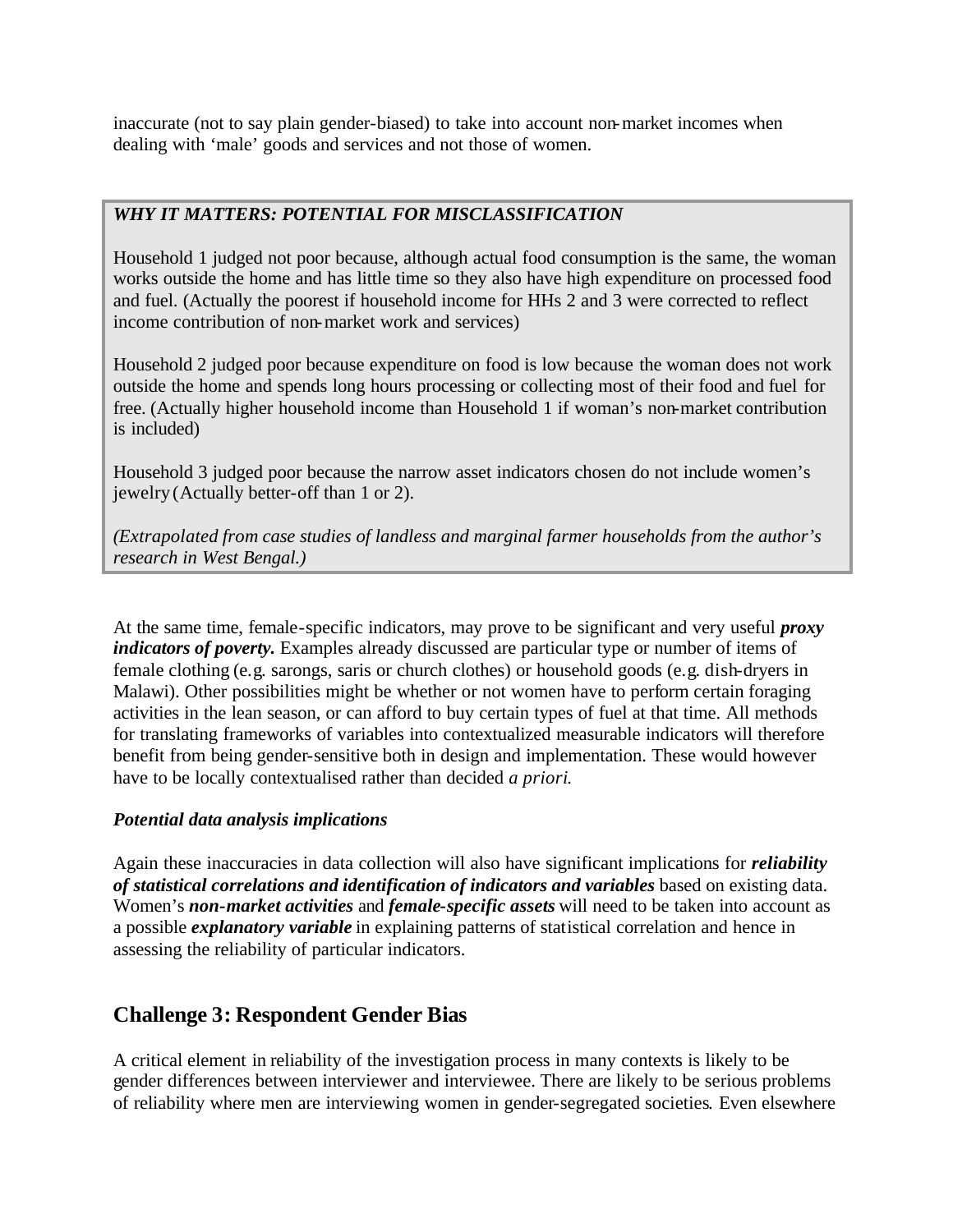women and men may give very different responses depending on the gender of the interviewer and respondent perceptions of their gender attitudes. For example, a study in Nicaragua found significant differences in response on the poverty status of the same households depending not only on whether men or women were interviewed, but whether they in turn were interviewed by men or women (Cloke 2001). It will therefore be crucial that all researchers, men and women, are sensitised to the gender issues outlined above and take these into account in their investigation and recording of responses.

# **Challenge 4: Analyst Gender Bias**

There is often a tendency on the part of statisticians to treat gender issues as marginal concerns, despite the overwhelming evidence that women are vastly overrepresented amongst the poor and the gender inaccuracy of most poverty assessment tools. It will be crucial that gender inequalities and differences are fully taken into account in design of questionnaires, assessment of data accuracy and analysis of the findings. This will need to go beyond simple gender disaggregation of findings to gender analysis of patterns of correlation.

# **Summary Challenges and Possible Ways Forward for USAID's Poverty Assessment Project: Proposed Ouputs for Discussion**

The above challenges face all tools for poverty assessment. The tools being developed for USAID have a number of specific features which affect how they can be addressed:

- The legislation mandates use of the \$1 a day (or national equivalent) definition of poverty.
- The Tools are therefore only concerned with establishing a cut-off 'poverty level' point between poor and non-poor, not fine gradations within poor and non-poor groups.
- Given the legislation's ambiguity in this regard, USAID (by no means without debate) has decided that the tools will measure household-level rather than individual-level poverty.
- The tools have to be practical and usable by practitioners or local verifiers within limited budgets.

In view of the importance of practicality it is obviously not possible to expect full coverage of all household members and all the relevant income/asset/expenditure and consumption indicators. Even if all members were interviewed, there is no guarantee that completely accurate information would be obtained because of respondent/interviewer bias.

The precise implications are impossible to specify until full reports are available on the findings of the pilot studies. However it is likely that the following will need to be considered and discussed: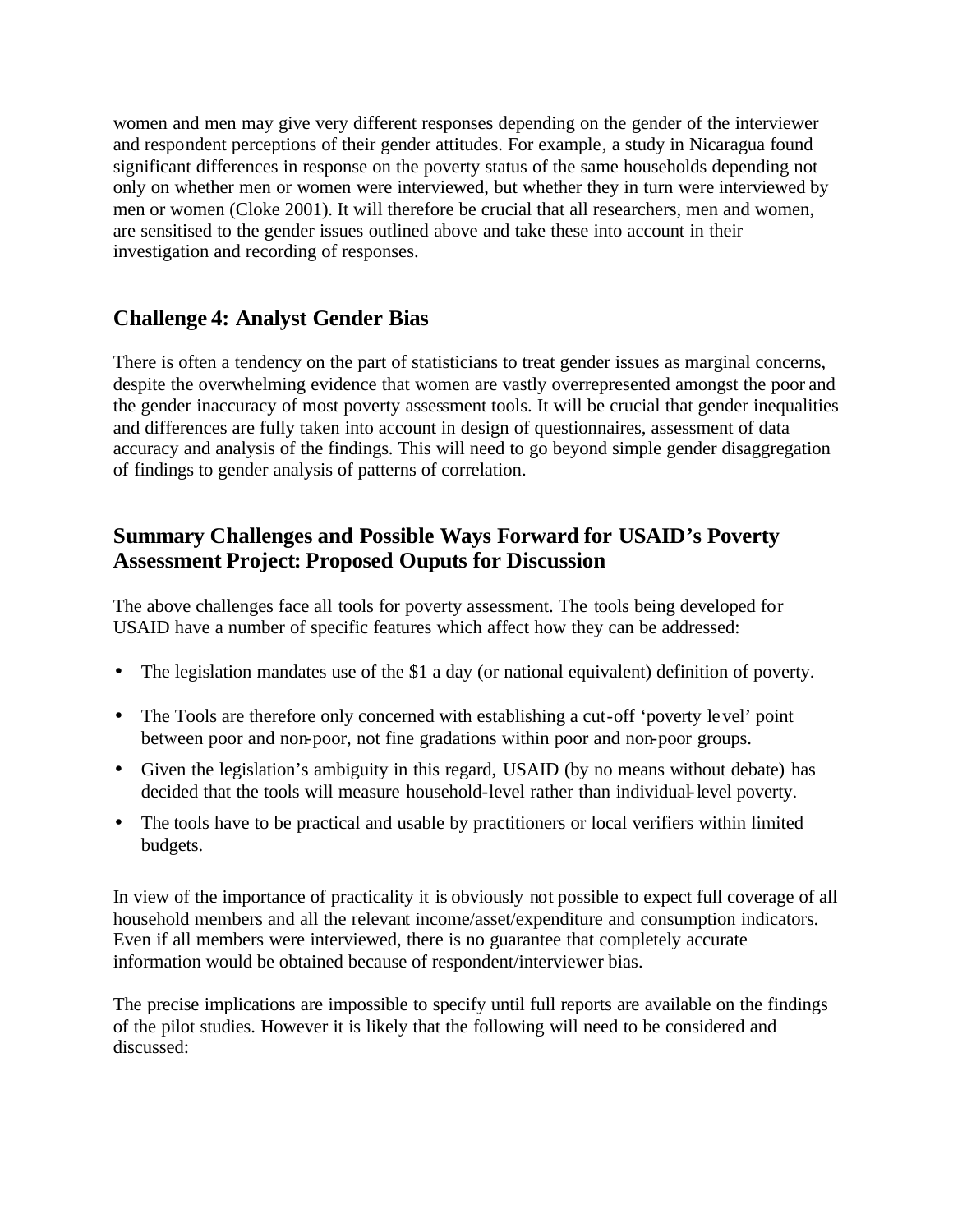- How best to assess the levels of knowledge which particular household members have about the affairs of other members, and hence the likely accuracy of responses of the interviewee. Is this best done as a checklist conducted through a general question on patterns of intrahousehold decision-making as part of the Background Household data, fine-tuning of existing wording on key indicators where inaccuracy is deemed likely, e.g. savings and income, or a general interviewer assessment of likely accuracy done at the end?
- Whether or not in designing future tools there might be easily verifiable gender-specific proxy indicators which might be relevant and useful taking into account gender differences in work, assets, expenditure and consumption patterns (This is likely to require development of a reliable and gender-accurate local indicator selection tool and may not be feasible under the current IRIS project though potential tools are currently being developed by the author in her work with a number of Southern NGOs and MFIs)<sup>6</sup>.
- What appropriate measures both male and female interviewers should take to avoid (or at least assess) respondent gender bias.
- What implications the likely, and in some cases unavoidable, gender biases and hence household-level inaccuracies have for analysis of the data.

 6 Details of tools and findings from early pilot tests will be available by early 2005 on the DFID-funded EDIAIS website www.enterprise-impact.org.uk